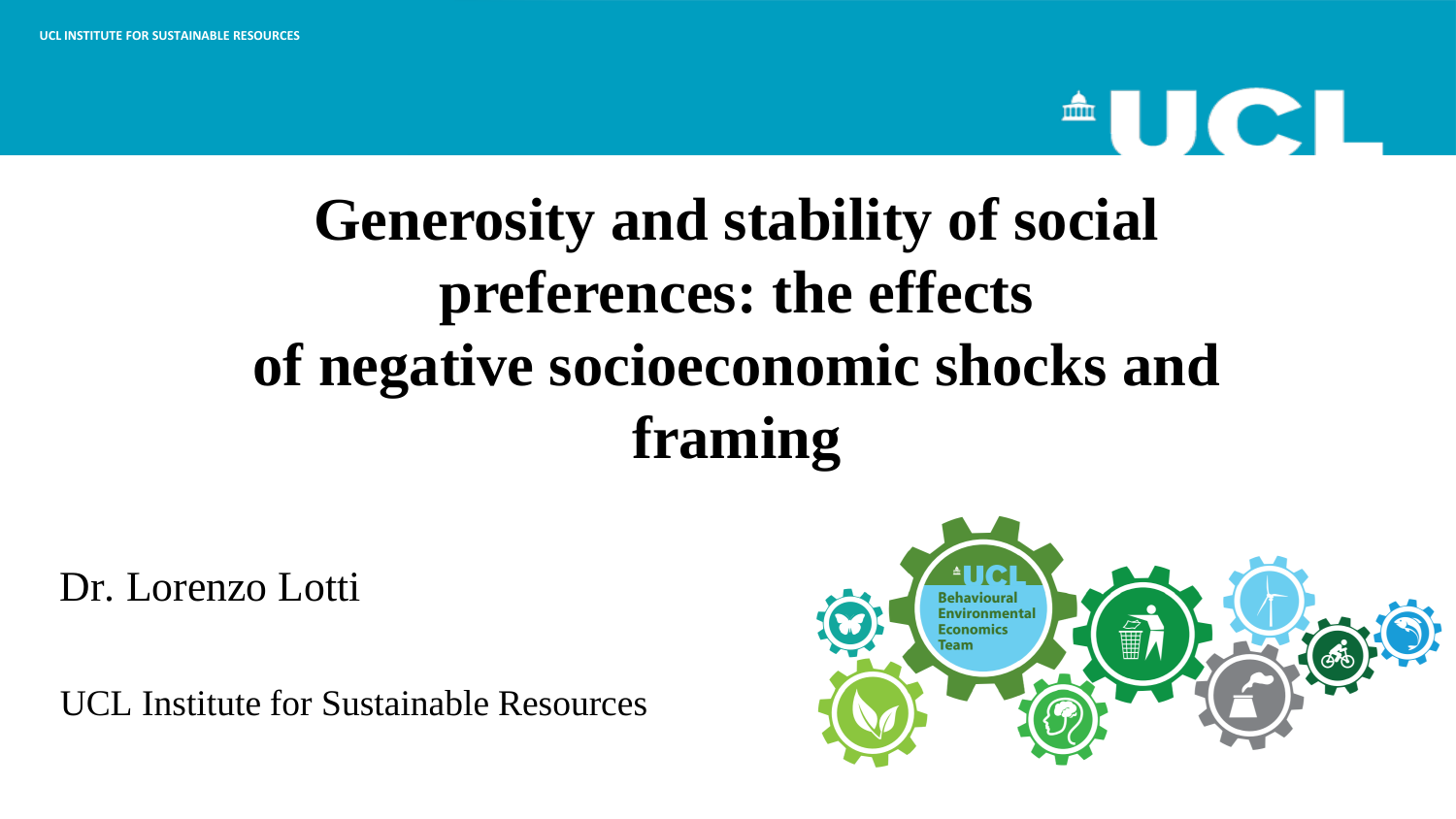## $\triangle$ UCL

## **Topics discussed today:**

- **1. Background**
- **2. The experiment**
- **3. Primary results**
- **4. Next steps**
- **5. How can we consider this for the environment and for future situations?**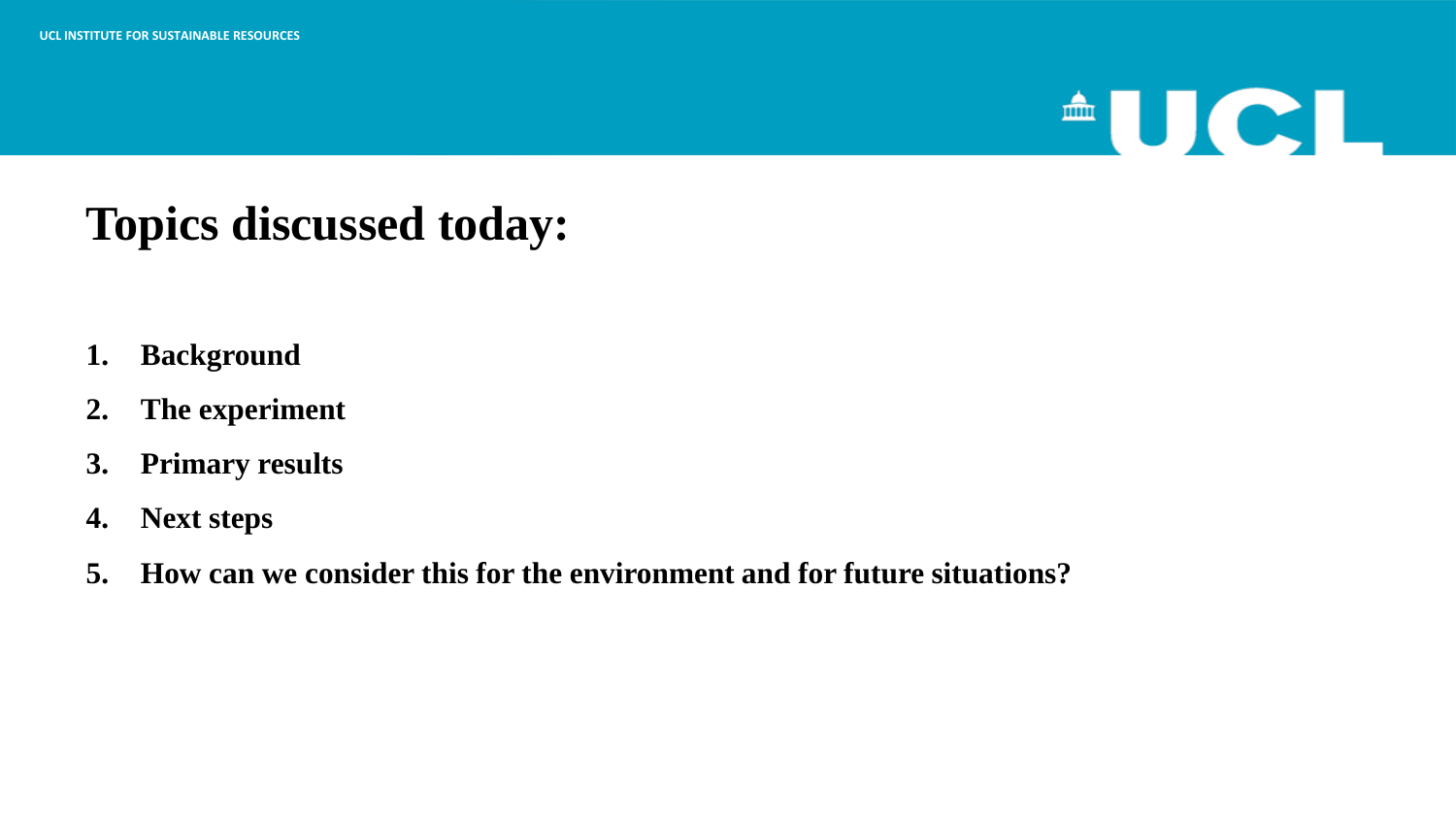#### **The Background**



- Generosity and fairness have been widely investigated in economics. The initial description of a self-oriented rational individual has been challenged by an opposite and striking evidence.
- But what is happening in a situation like this pandemic? Can generosity be affected by a socio-economic shock, and in which way?
- In the meantime, in the US (California, New York and Washington)...







Figure 8: Percentage Change in Covid-19 Deaths, by State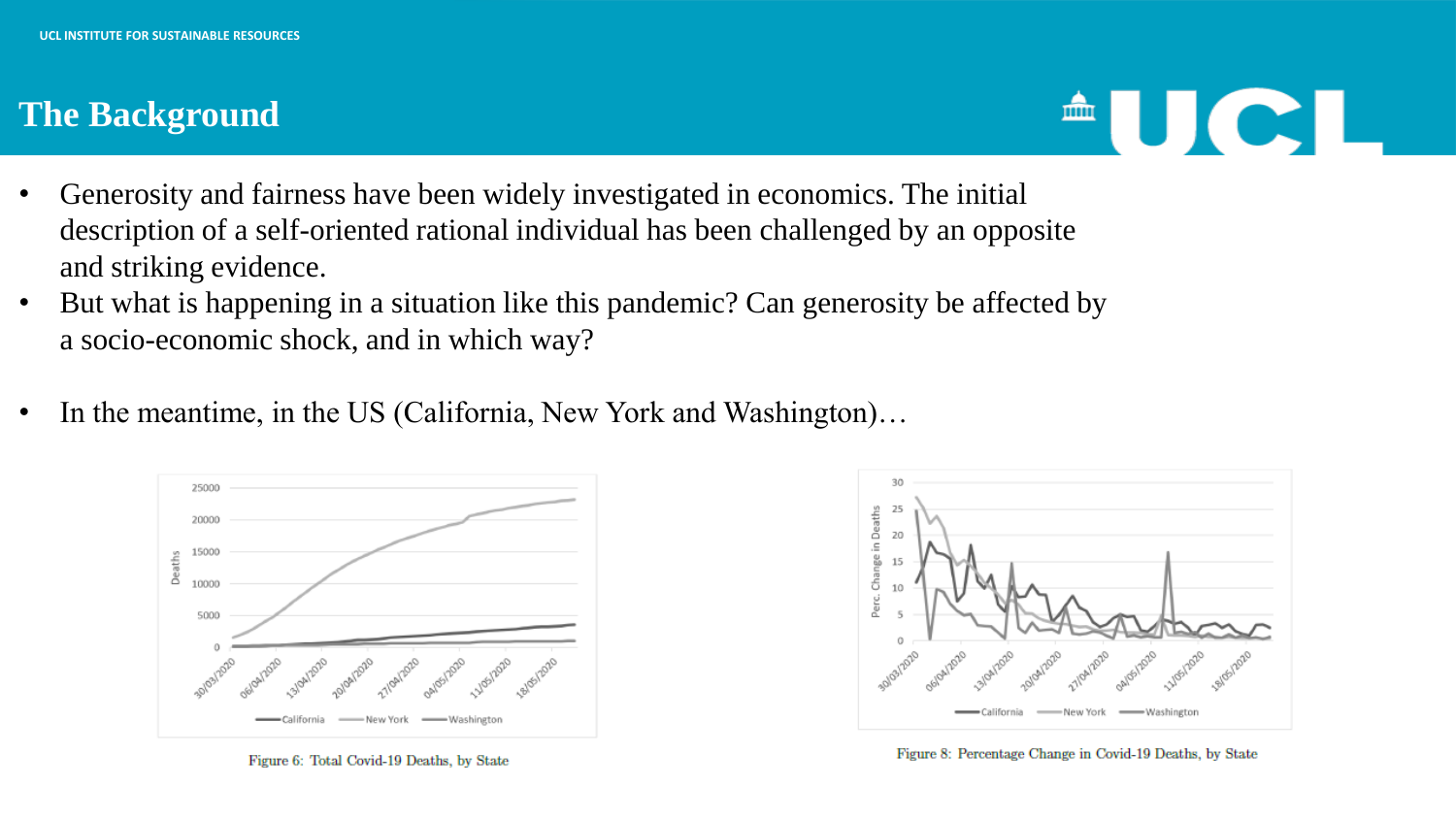#### **Research Questions**



First objective: Given that when exposed to negative exogenous shocks altruistic behaviours are not likely to remain constant, and instead generosity could change over time, results of the experiment are from a period of eight weeks of data collection. **This allows for a dynamically variable analysis of generosity during a socioeconomic negative shock, in place of a static vision.** 

As a second objective, this paper analyses the **stability of social preferences.**  Specifically, the design of the study provides a comparative advantage which allows for an investigation of the effect of framing on the stability of social preferences.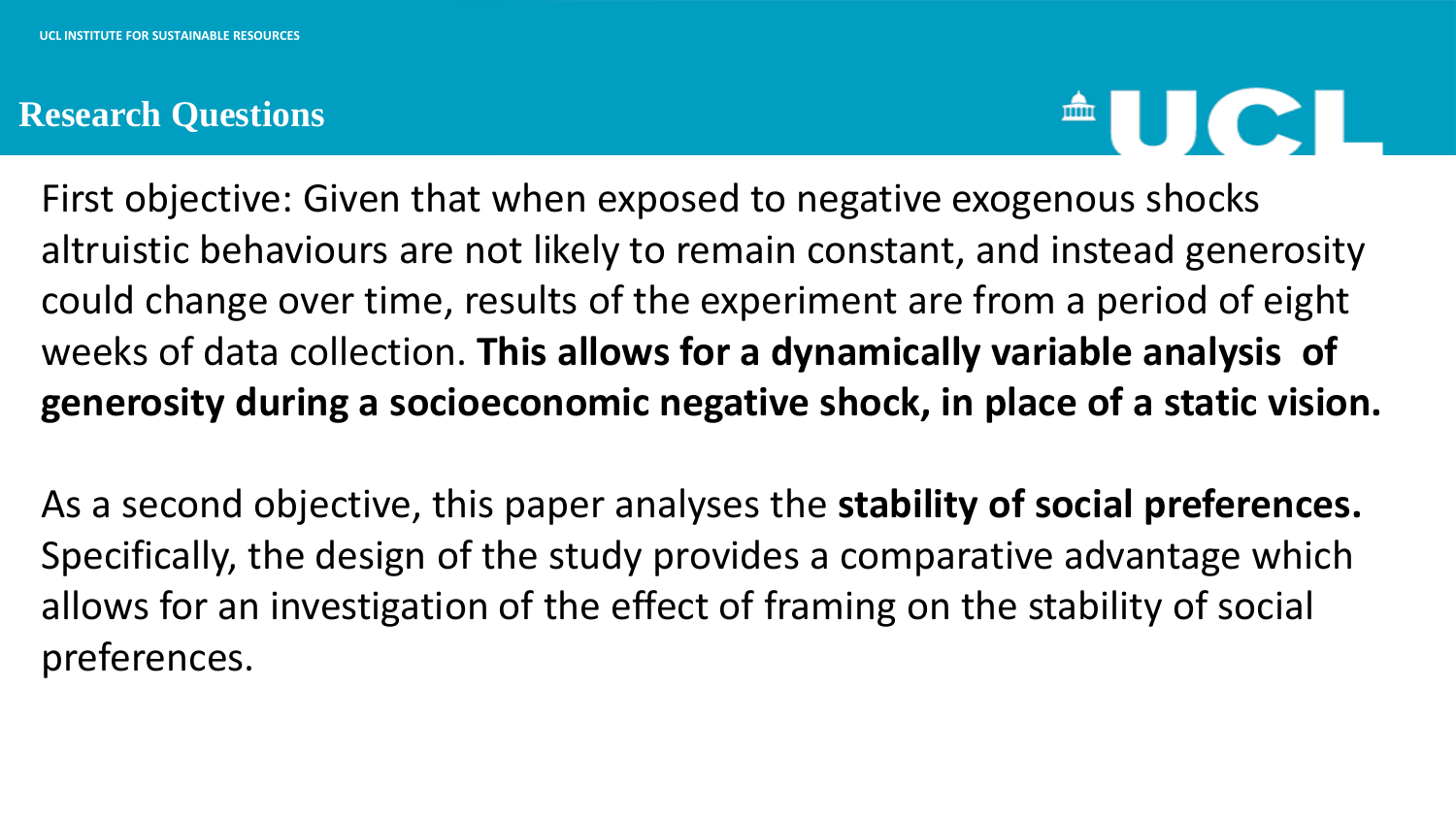### **The experiment**

## $\triangle$ UCI

**4 dictator games** have been asked in **random** order:

*Imagine that today you have been given \$1000. How much of this amount are you willing to give to….*

*an anonymous person X?*

*to the current government, to support public services?*

*to one of your relatives?*

*to one of your neighbors?*

8 weeks of data collection on *Amazon M Turk*, participants from *California, New York and Washington* states.

156 participants per week, 1255 in total. Recruitment from Monday to Wednesday, *paid \$.30*

*After the games, a survey on covid-19, financial security, trust in the US government, moods*

| Variables                     | Percentage | Variables                     | Percentage |
|-------------------------------|------------|-------------------------------|------------|
| Gender                        |            | Age                           |            |
| Males                         | 50.62%     | 18-24                         | 14.84%     |
| Females                       | 48.27%     | 25-34                         | 42.19%     |
| Non-Binary                    | 1.05%      | 35-44                         | 19.40%     |
| Other                         | 0.07%      | 45-54                         | 12.30%     |
|                               |            | 55-64                         | 8.98%      |
|                               |            | 65-74                         | 2.02%      |
| Education                     |            | $75+$                         | 0.26%      |
| Some high school no diploma   | 0.58%      |                               |            |
| Trade/technical/vocational    | 2.66%      |                               |            |
| High-school graduate diploma  | 7.66%      |                               |            |
| Some college credit no degree | 13.26%     |                               |            |
| Professional degree           | 1.62%      |                               |            |
| Degree level                  | 74.20%     |                               |            |
| Employment                    |            | Employment 1 month before     |            |
| Employed                      | 57.13%     | Employed                      | 61.37%     |
| Self-employed                 | 16.61%     | Self-employed                 | 17.07%     |
| Homemaker                     | 4.36%      | Homemaker                     | 4.36%      |
| Student                       | 6.91%      | Student                       | 7.17%      |
| Out of work (looking for)     | 8.93%      | Out of work (looking for)     | 5.73%      |
| Out of work (not looking for) | 3.32%      | Out of work (not looking for) | 1.95%      |
| Unable to work                | 2.02%      | Unable to work                | 1.63%      |
| <b>Military Retired</b>       | 0.20%      | Military Retired              | 0.20%      |
| Other (please specify)        | 0.52%      | Other (please specify)        | 0.52%      |

Table 1: Descriptive Statistics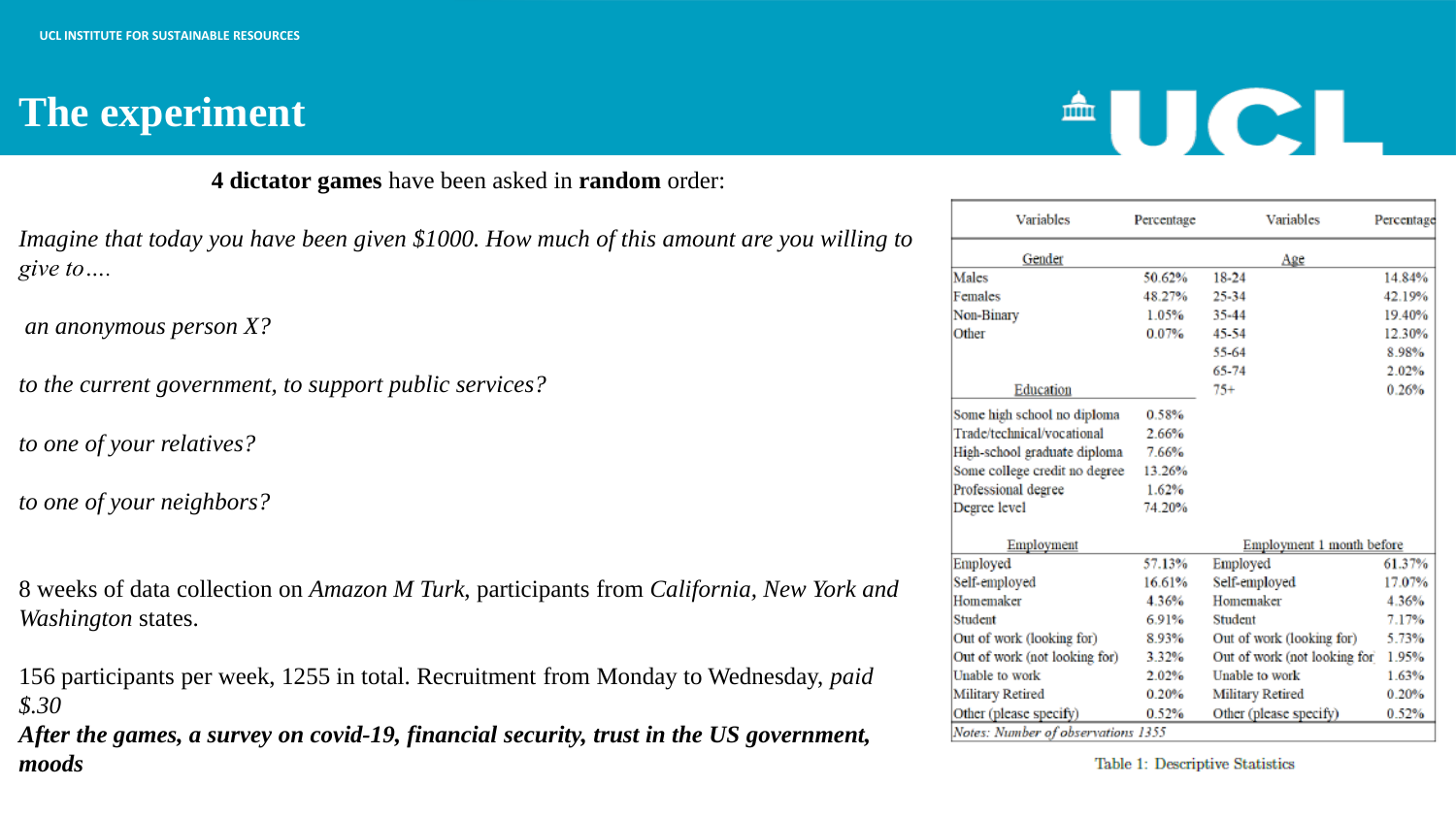### **The experiment**



#### *Some initial Figures on Donations*



Figure 1: Mean Donations, by Dictator Game

Figure 2: Cumulative Donations, by Receiver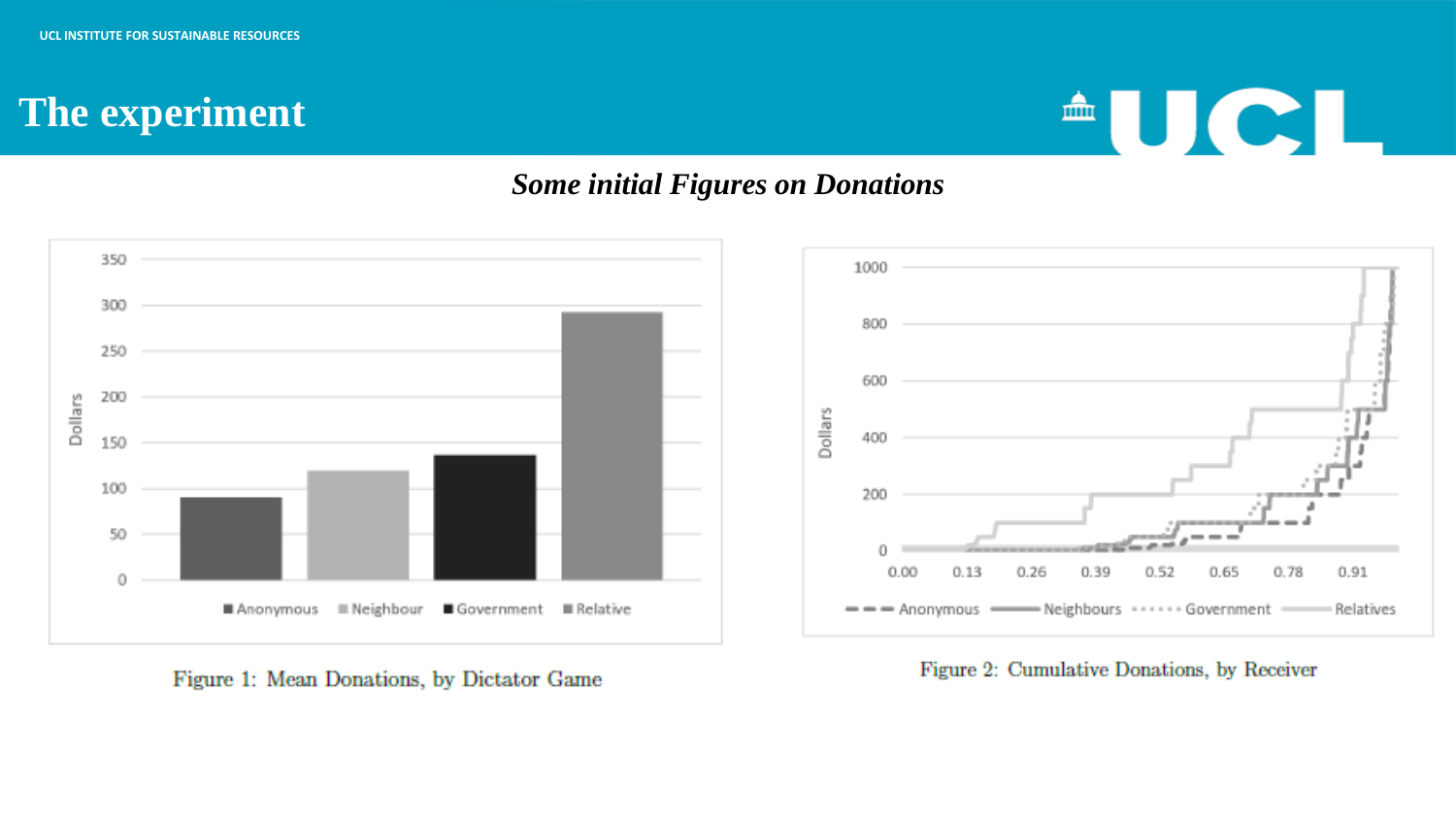### **The experiment**



#### *Generosity during socio-economic shock, dynamics by recipient*

Despite the worsening of the pandemic and hence a high cost of donating, individuals perceive increasing marginal benefits of donating and thus become more generous over this timeframe.



Figure 5: Average Donations, by Week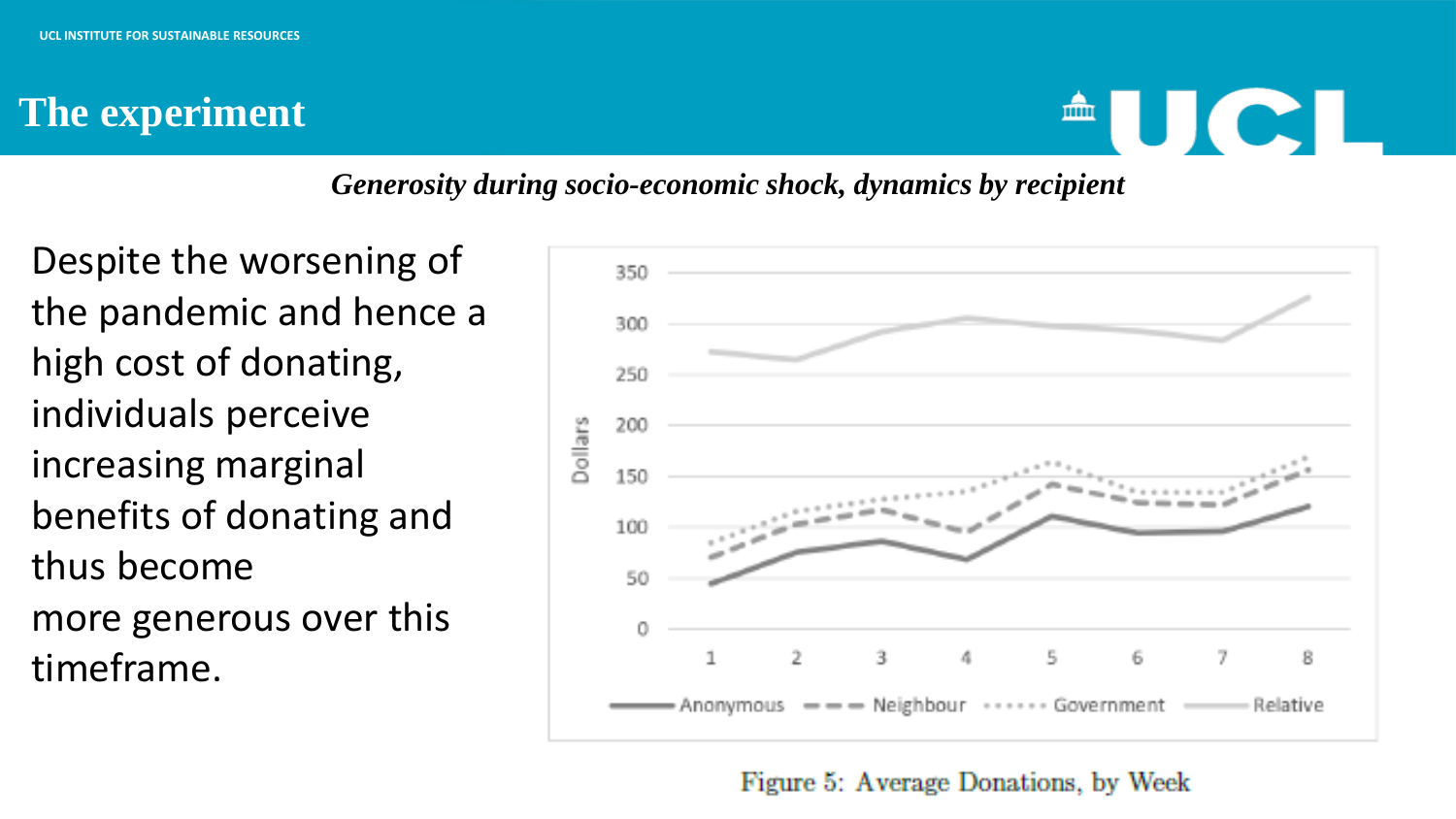### **List of controls and regressions**



#### **Dependent Variables: amount donated, probability of positive donation**

#### **Controls:**

*COVID-19:* percentage change in deaths, concern on coronavirus, worried for relatives, anxiety in the last week *Time:* weeks

- *Location:* state, trust in the government
- *Game*: controls on the position of the specific game played, and with respect to relatives game
- *Economic variables:* unemployment rate, claims for benefits (these two 3 weeks only so far), question on financial
- security, employment status, employment status a month before
- *Demographics:* gender, age, marital status, education

#### **Regressions:**

*OLS, Tobit, Quantile, Logit*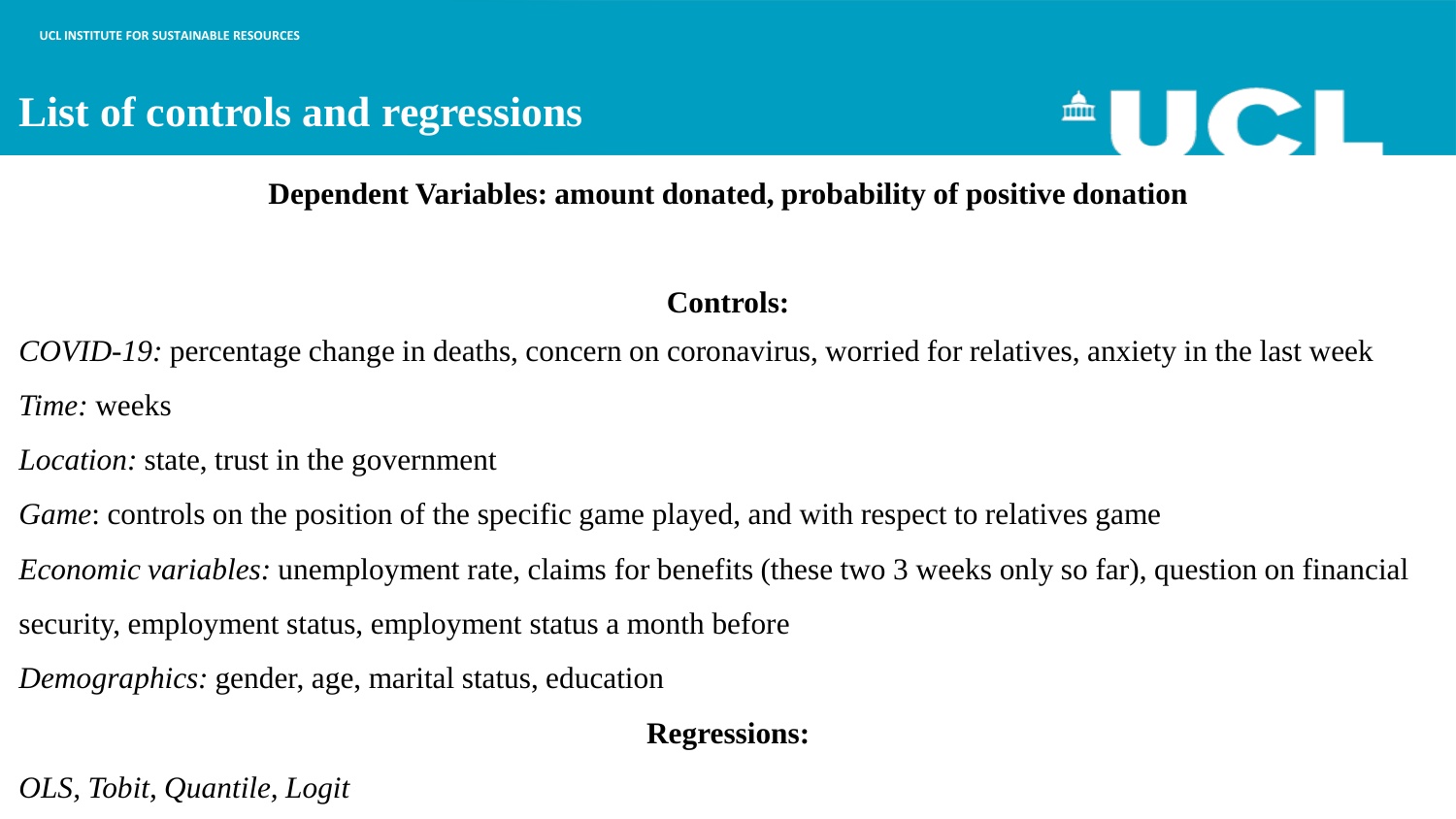#### **Results**



The results of this experiment show that a negative socioeconomic shock such as COVID-19 and its associated lockdown measures evoke a largely positive change of altruistic behaviours.

This effect is stronger towards anonymous recipients for whom we have **the least amount of direct information about**, and where perceptions are instead fed by media, thus evoking sentiments of empathy described in de Waal (2008).

However, regressors which help to explain the phenomenon of increasing donations during lockdown do not have homogeneous effects across the different dictator games. For instance, the percentage change in deaths is not a significant regressor in general, with one interesting exception: for high donations towards relatives, it has a positive effect on the amount donated.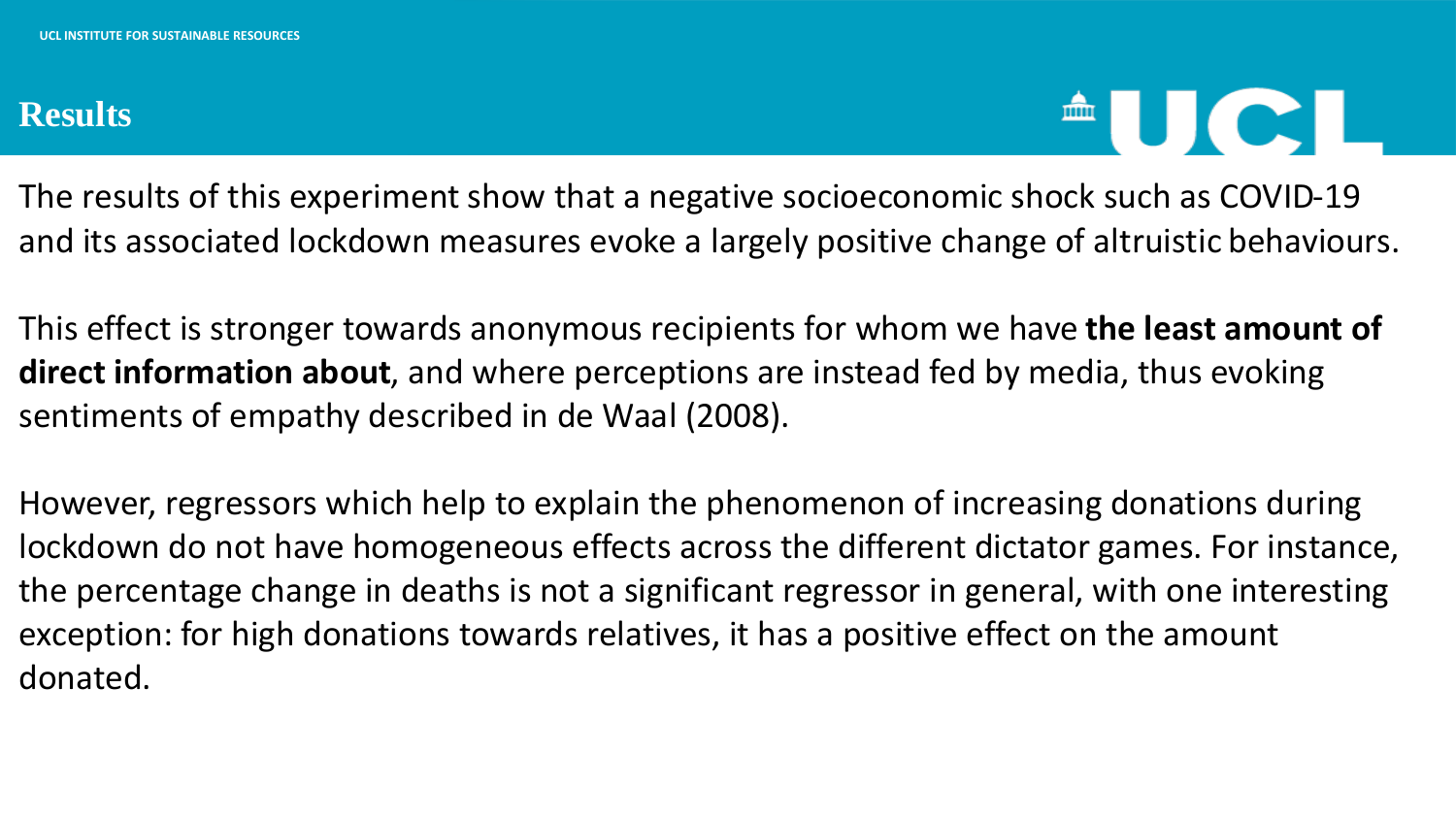#### **Heterogeneity**



High donations could indicate a positive bond with relatives, and intuitively a negative context in terms of deaths could trigger empathy sentiments and the need to protect whoever is part of the family.

Furthermore, almost all the other independent variables in the relative's dictator game are not significant.

Donations towards relatives probably depend on much deeper social dynamics, built across years of relationship. For example, direct lines of communication (not recorded in this dataset) would have a strong effect in bridging perceptions to reality.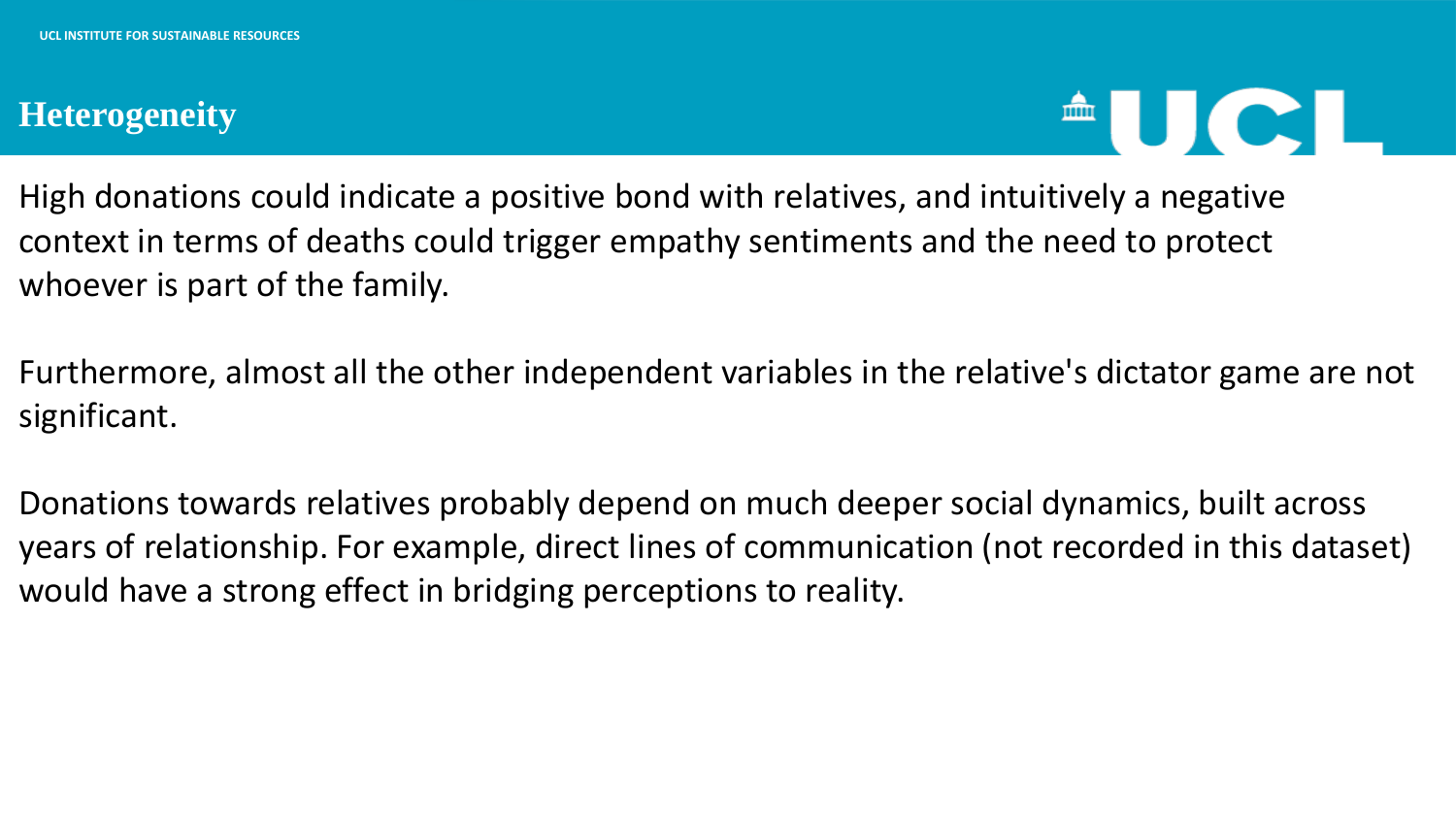#### **Negative Socioeconomic shock**



In a sense, policies adopted during the pandemic can be viewed as a different form of social distancing depicted in the dictator game literature so far (Homan et al. (1996), Bohnet and Frey (1999). In Homan's research: as social isolation increases, there is a further shift toward lower offers. I find the opposite effect.

When considering the regressors capturing negative sentiment around the health aspects of the pandemic (anxiety; concerned by COVID-19), positive effects on donations are strongest in the **anonymous dictator games**. Similarly, regressors capturing negative economic impacts (unemployment rate; employment status before and after experiment; financial status), have the strongest positive effect on donations and likelihood of donations in the anonymous and government dictator games. A likely explanation here is that the increase in overall economic and health fallout from the pandemic increases the **perceived marginal benefit of donating i.e. there is a stronger warm-glow effect.**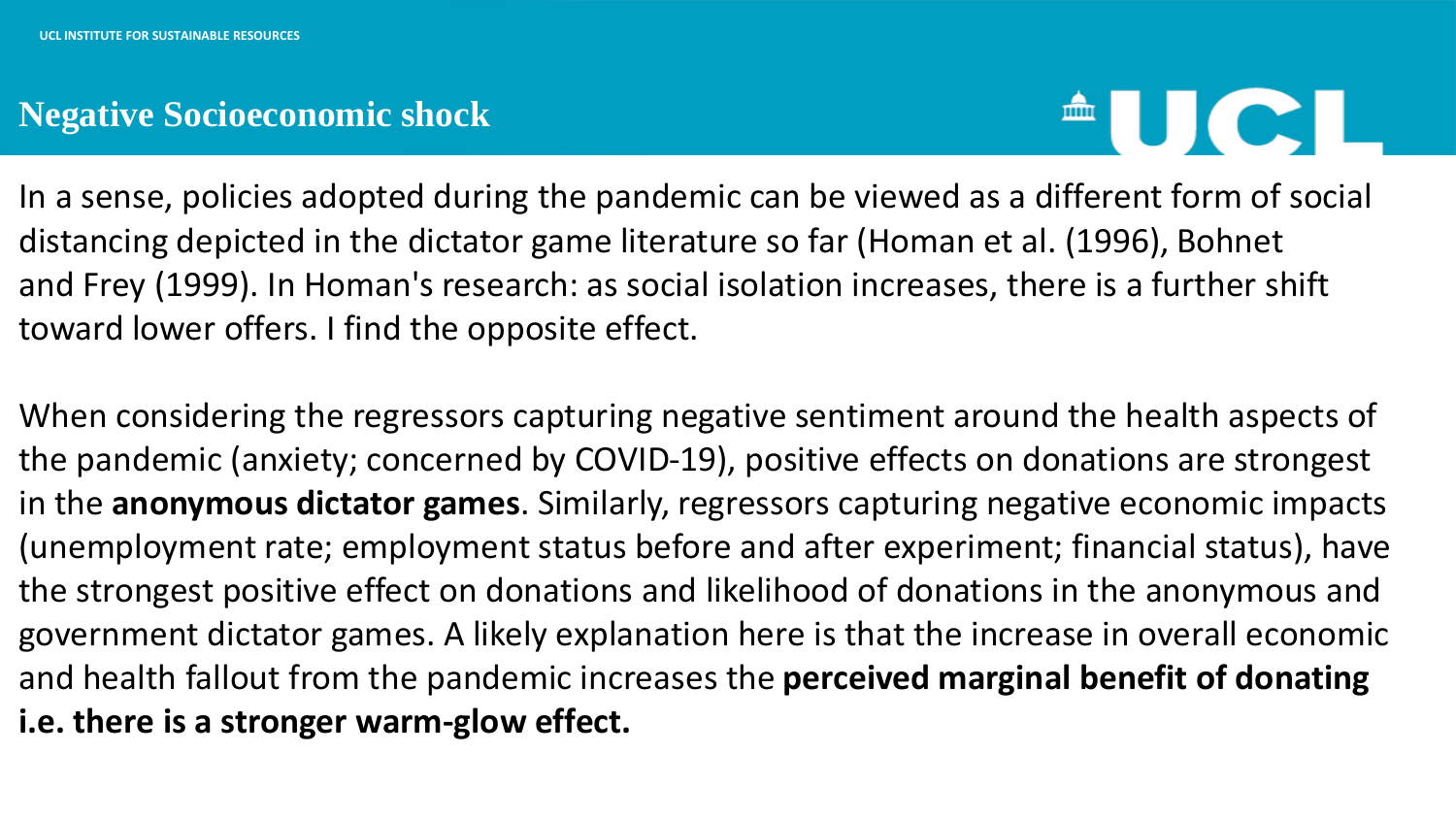#### **Prices?**



Overall, given the negative socioeconomic shock, the price of donating at the onset of the pandemic is higher than other dictator game experiments, and hence would explain why donations towards anonymous recipients **are lower than the ones documented in the literature**

(Engel (2011) calculates an average of 28% of the available sum donated).

Another explanation for lower overall donations could come from G• uth et al. (2007), who describe internet users as more self-regarding.

Nevertheless, it is worth mentioning that the sample shows high absolute levels of unemployment, financial insecurity and negative feelings remain more or less constant across time, **suggesting the price of donating does not increase over the eight weeks.** Considering the answers on self-reported financial security, a decrease in price of donations due to forced savings should be also excluded.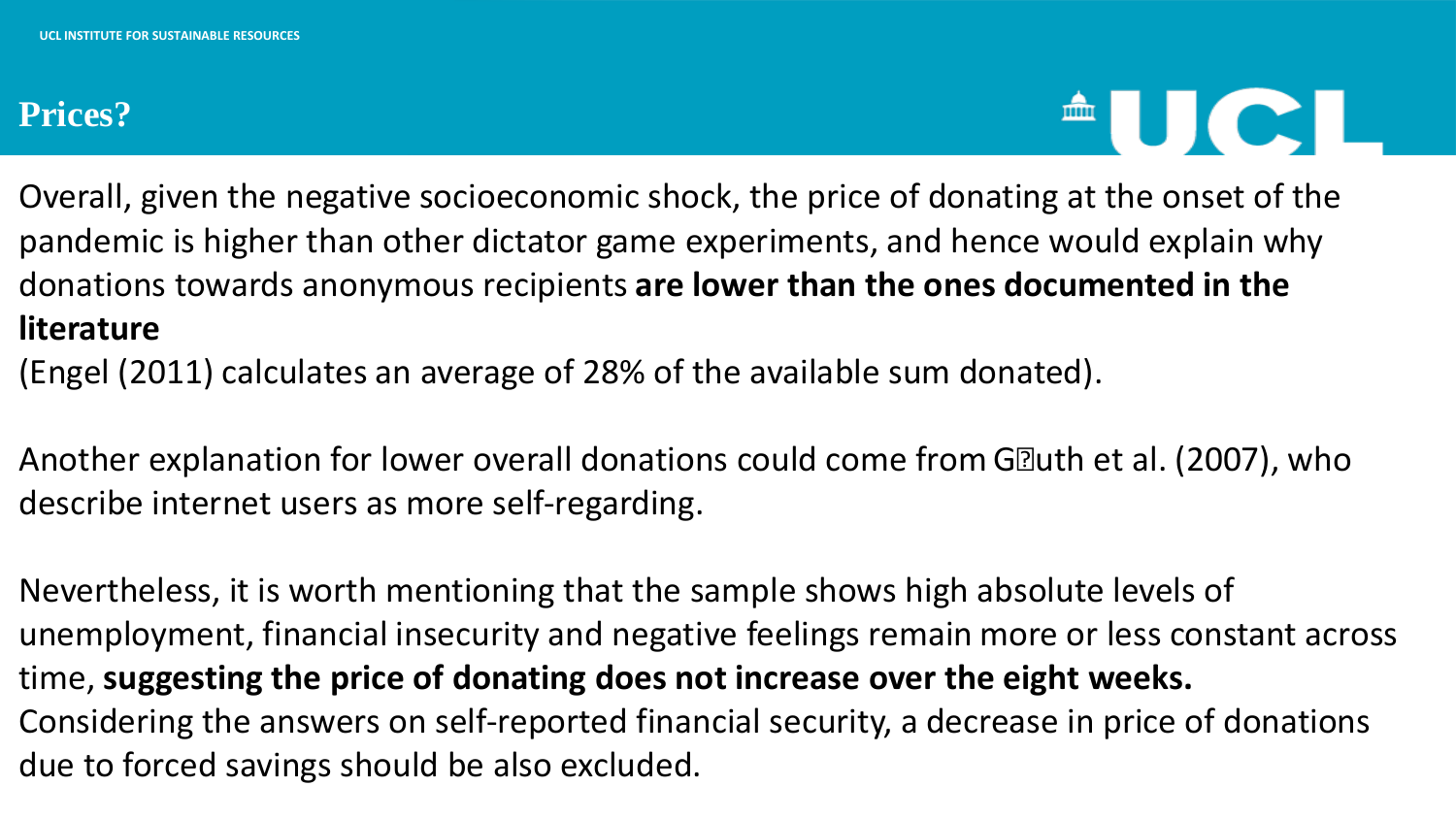#### **Stability of Social Preferences**



On the stability of social preferences, the results bring further evidence: Dreber (2013) finds them "less sensitive" to framing than the previous literature thought, however I show that **this is not homogeneous across recipients**.

In particular, playing towards an anonymous recipient not as the first game reduces the amount and probability of donating towards that category, and if a neighbour is considered after a relative, there is a negative effect on the average donation.

These findings demonstrate how individuals could end up creating reference points depending on how tasks are framed, showing that **framing can affect the stability of social preferences if there is not a strong bond between the players.**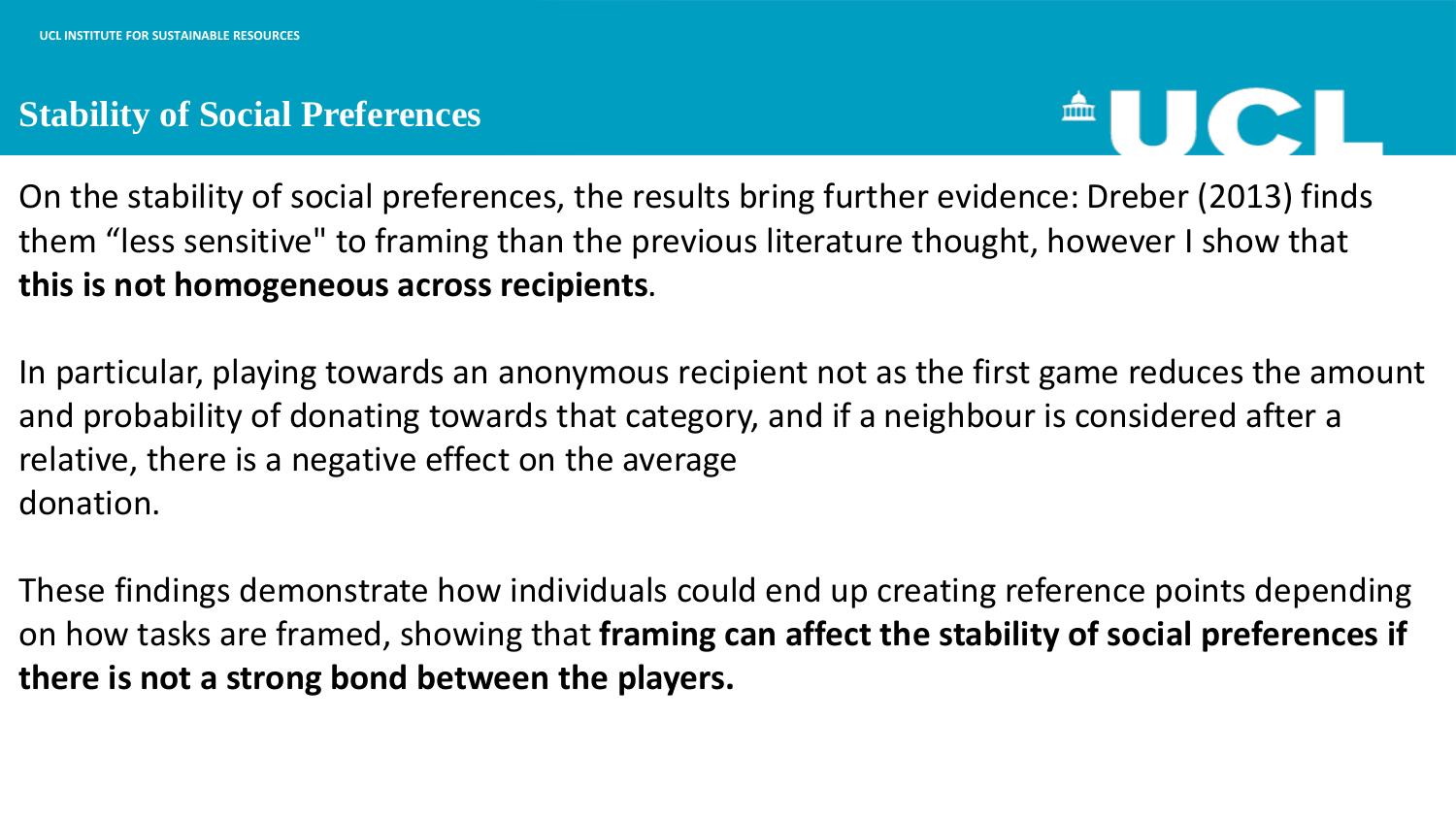**UCL INSTITUTE FOR SUSTAINABLE RESOURCES**

### **How can we consider this for the environment and for future situations?**

# $\triangle$  U C I

At the moment, it seems that:

- Generosity is quite a sticky value, but during socio-economic shock (i.e. climate change disasters?) warm-glow effect can play a very important role. This is in line with many episodes in human history (eg. Citizens who risked their lives in WW2 to save who was persecuted by nazis).
- When measuring generosity towards distant recipients, framing can have a significant impact on donations.